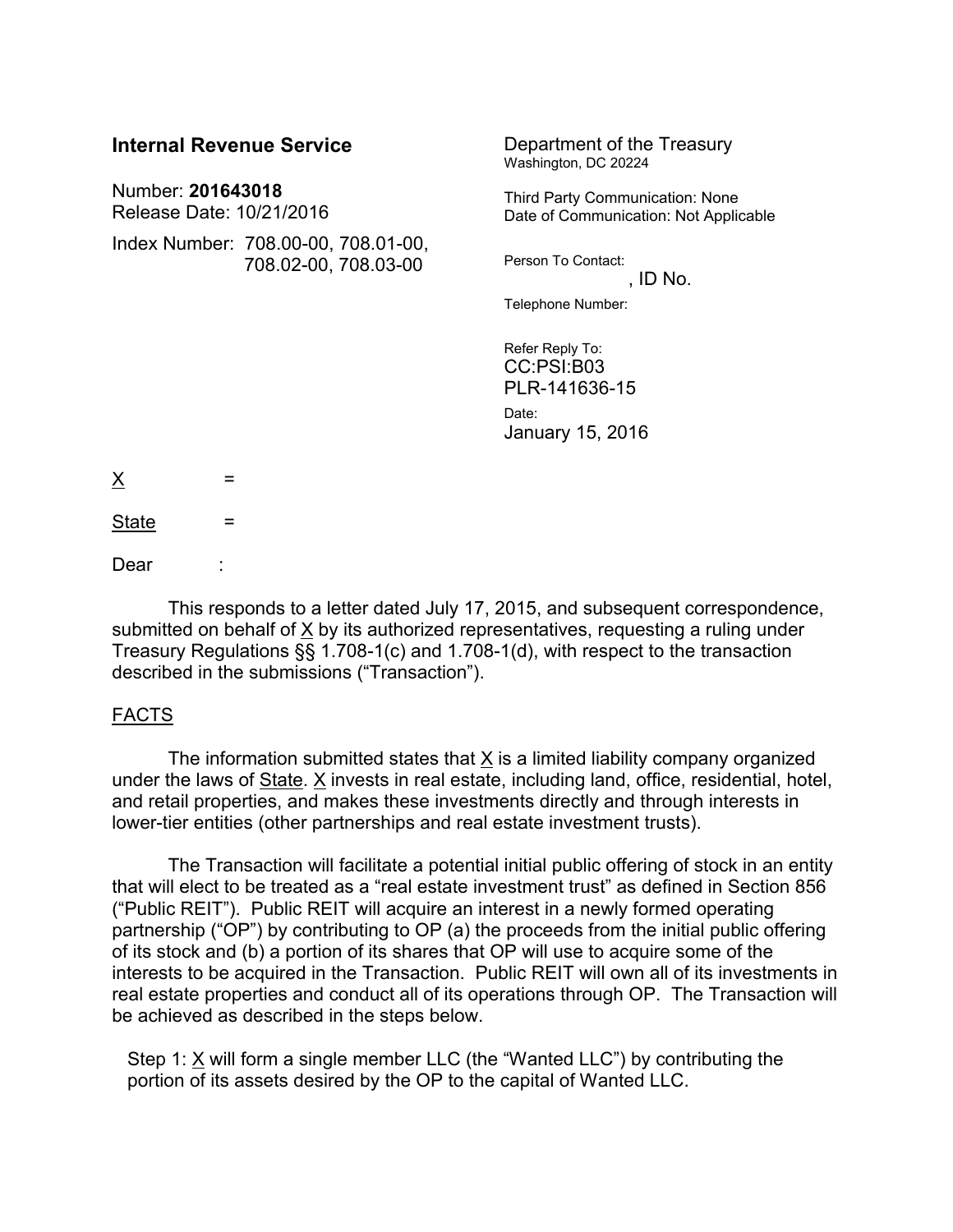Step 2: X will form a single member LLC (the "Legacy LLC") that will in turn form a single member LLC (the "Mergerco LLC").

Step 3: X will distribute the entirety of its interests in Legacy LLC to its partners in accordance with each partner's economic right based on the X partnership agreement.

Step 4: Wanted LLC and Mergerco LLC will merge pursuant to a merger agreement. Pursuant to the merger agreement, Wanted LLC will survive with all of the interests in Wanted LLC owned (after the merger) by Legacy LLC.

Step 5: Wanted LLC will distribute shares in Public REIT to Legacy LLC, which will in turn make a pro rata distribution of these shares in Public REIT to all of its partners.

Step 6: Public REIT will contribute some of its shares to the capital of OP in return for units of partnership interest in OP ("OP Units") (the shares of Public REIT contributed to OP are referred to as the "OP Merger REIT Shares").

Step 7: Pursuant to a contribution agreement ("Contribution Agreement"), Legacy LLC will contribute the entirety of the interests in Wanted LLC to the capital of OP in return for OP Units and OP Merger REIT Shares.

Step 8: Legacy LLC will liquidate by distributing OP Units to a portion of its partners and the OP Merger REIT Shares to the remaining partners ("REIT Shareholders").

 $X$  has made the following representations with respect to the above steps:

a. OP will be formed, will have at least two owners, and will be classified as a partnership for federal income tax purposes prior to the above steps.

b. Wanted LLC and Mergerco LLC will not be classified as associations for federal income tax purposes at any of the relevant times during the above steps.

c. Upon the completion of step 4,  $\underline{X}$  and Legacy LLC will be owned by the same partners. Each partner's combined economic interest in X and Legacy LLC will be the same as their interest in X before the Transaction.

d. The fair market value of the assets (net of liabilities) held by Legacy LLC will exceed the fair market value of the assets (net of liabilities) held by X immediately after step 4.

e. Public REIT will own more than 50 percent of the capital and profits interests of OP as a result of the Transaction. The partners of Legacy LLC will not own more than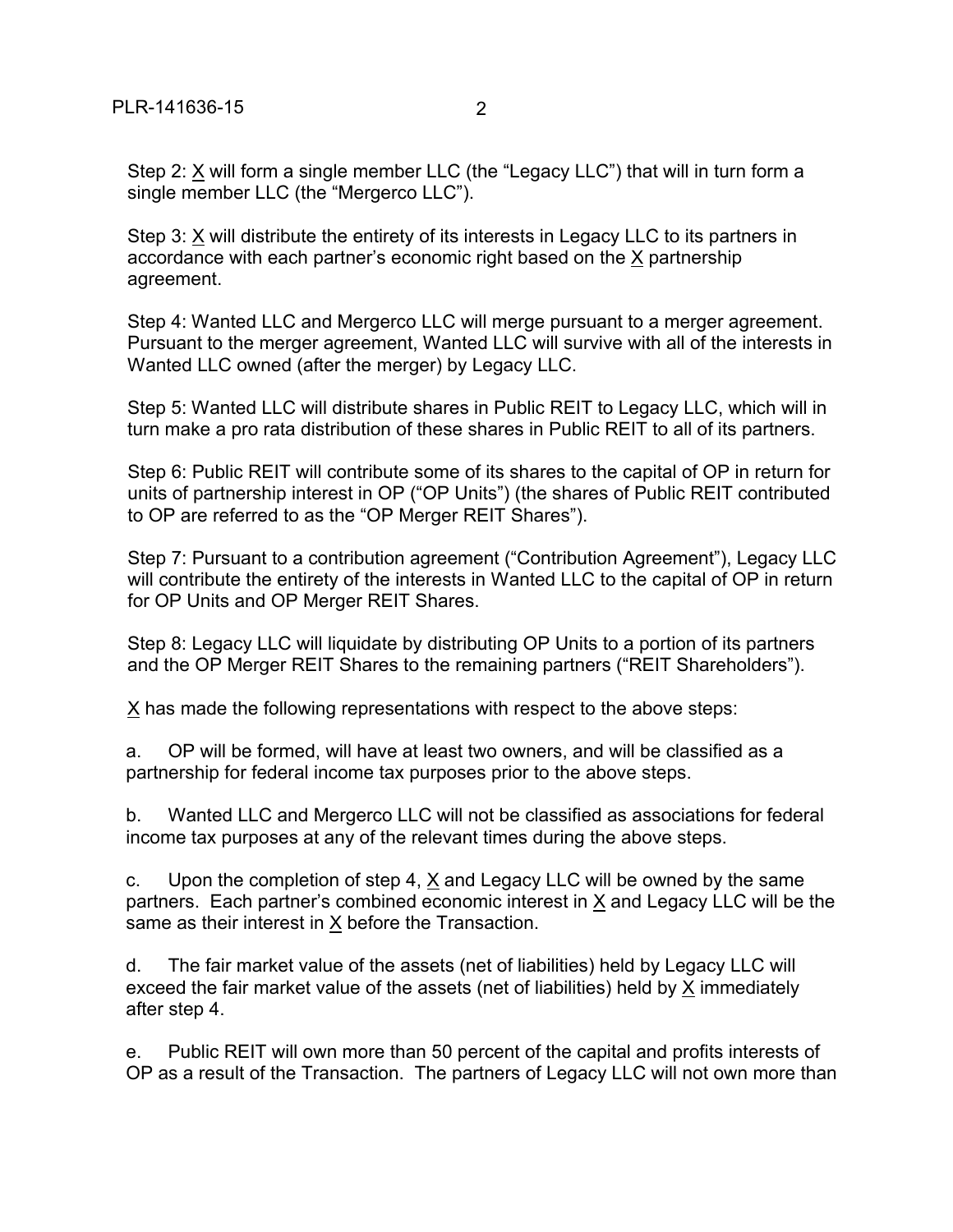50 percent of the capital and profits interests of OP as a result of the Transaction.

f. X will not be contemplating participation in any additional divisions or mergers as of the date of the above steps.

g. Other than as discussed in the ruling request, OP will not be contemplating participation in any additional divisions or mergers as of the date of the above steps.

h. The Contribution Agreement will specify (i) that OP is purchasing partnership interests in Legacy LLC from each particular REIT Shareholder and (ii) the consideration that is transferred for each interest purchased. Moreover, each particular REIT Shareholder will, by reason of the terms of the Contribution Agreement, be deemed to have consented to treat the distribution of the OP Merger REIT Shares as a sale of the partnership interests in Legacy LLC by the REIT Shareholders to OP for federal income tax purposes.

# RULINGS REQUESTED

X requests the following rulings regarding the Transaction.

- 1. Steps 1 through 4 above will be treated as a division of X under Reg. § 1.708-  $1(d)$ .
- 2. Steps 6 through 8 above will be treated as a merger of Legacy LLC and the OP under Reg. § 1.708-1(c).
- 3. The Distribution of the Public REIT Shares in Step 8 above will be treated as a sale of partnership interests in the Legacy LLC by the REIT Shareholders to the OP under Reg. § 1.708-1(c)(4).

## LAW AND ANALYSIS

## Partnership Division

Section 708(b)(2)(B) provides that in the case of a division of a partnership into two or more partnerships, the resulting partnerships (other than any resulting partnership the members of which had an interest of 50 percent or less in the capital and profits of the prior partnership) shall, for purposes of this section, be considered a continuation of the prior partnership.

Section 1.708-1(d)(1) provides, in part, that upon the division of a partnership into two or more partnerships, any resulting partnership (as defined in Section 1.708- 1(d)(4)(iv)) or resulting partnerships shall be considered a continuation of the prior partnership (as defined in Section 1.708-1(d)(4)(ii)) if the members of the resulting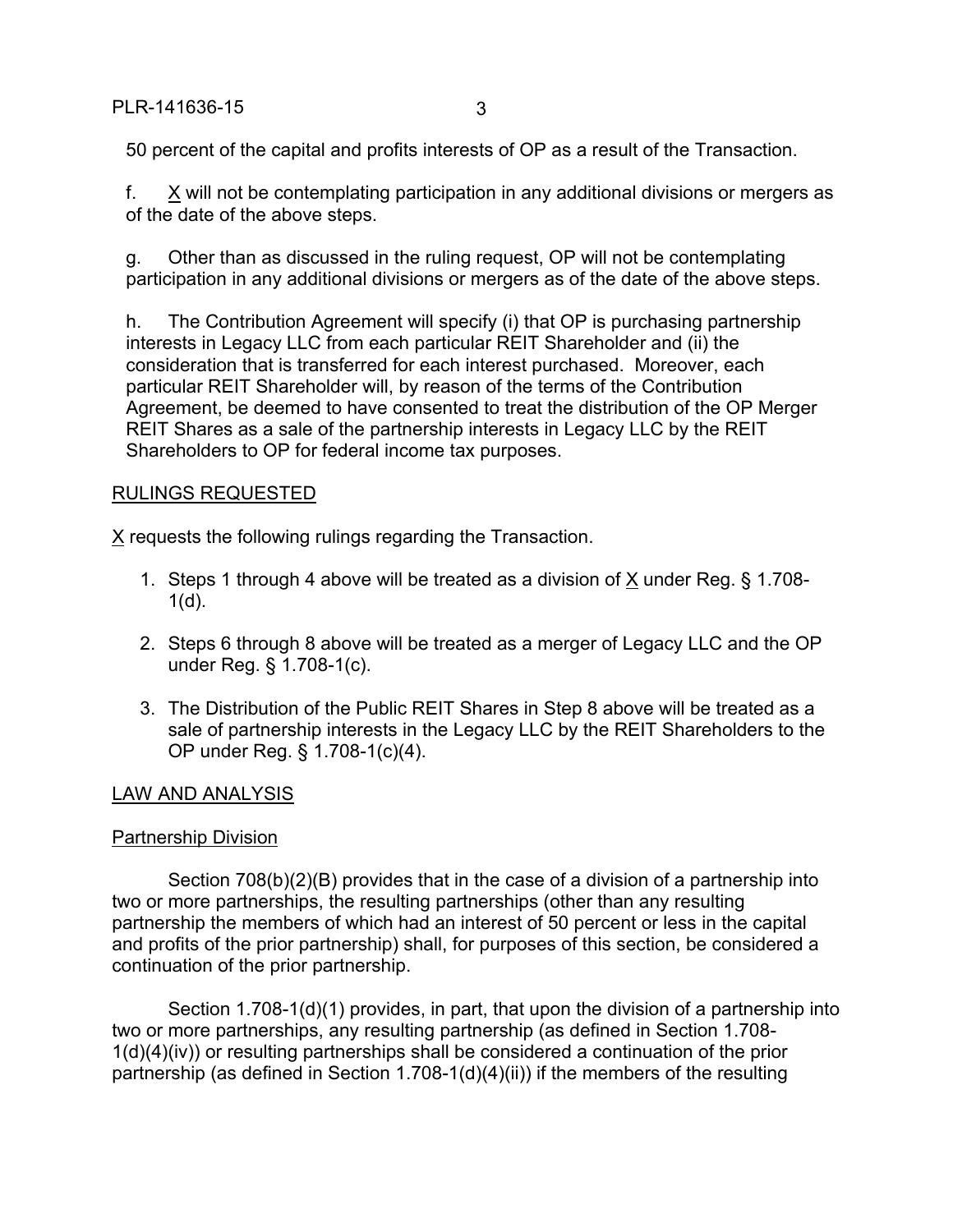partnership or partnerships had an interest of more than 50 percent in the capital and profits of the prior partnership. Any other resulting partnership will not be considered a continuation of the prior partnership but will be considered a new partnership.

Section 1.708-1(d)(3)(i)(A) provides that in a division under the assets-over form where at least one resulting partnership is a continuation of the prior partnership, the divided partnership (as defined in Section 1.708-1(d)(4)(i)) contributes certain assets and liabilities to a recipient partnership (as defined in Section 1.708-1(d)(4)(iii)) or recipient partnerships in exchange for interests in such recipient partnership or partnerships; and, immediately thereafter, the divided partnership distributes the interests in such recipient partnership or partnerships to some or all of its partners in partial or complete liquidation of the partners' interests in the divided partnership

Section 1.708-1(d)(4)(i) provides, in part, that for purposes of Section 1.708-1(d), the divided partnership is the continuing partnership which is treated, for federal income tax purposes, as transferring the assets and liabilities to the recipient partnership or partnerships, either directly (under the assets-over form) or indirectly (under the assetsup form). If a partnership divides into two or more partnerships without undertaking a form for the division that is recognized under Section 1.708-1(d)(3), or if the resulting partnership that had, in form, transferred assets and liabilities is not considered a continuation of the prior partnership, and more than one resulting partnership is considered a continuation of the prior partnership, the continuing resulting partnership with the assets having the greatest fair market value (net of liabilities) will be treated as the divided partnership.

Section 1.708-1(d)(4)(ii) provides that for purposes of Section 1.708- 1(d), the prior partnership is the partnership subject to division that exists under applicable jurisdictional law before the division.

Section 1.708-1(d)(4)(iii) provides that for purposes of Section 1. 708-1(d), a recipient partnership is a partnership that is treated as receiving, for federal income tax purposes, assets and liabilities from a divided partnership, either directly (under the assets-over form) or indirectly (under the assets-up form).

Section 1.708-1(d)(4)(iv) provides that for purposes of Section 1.708-1(d), a resulting partnership is a partnership resulting from the division that exists under applicable jurisdictional law after the division and that has at least two partners who were partners in the prior partnership. For example, where a prior partnership divides into two partnerships, both partnerships existing after the division are resulting partnerships.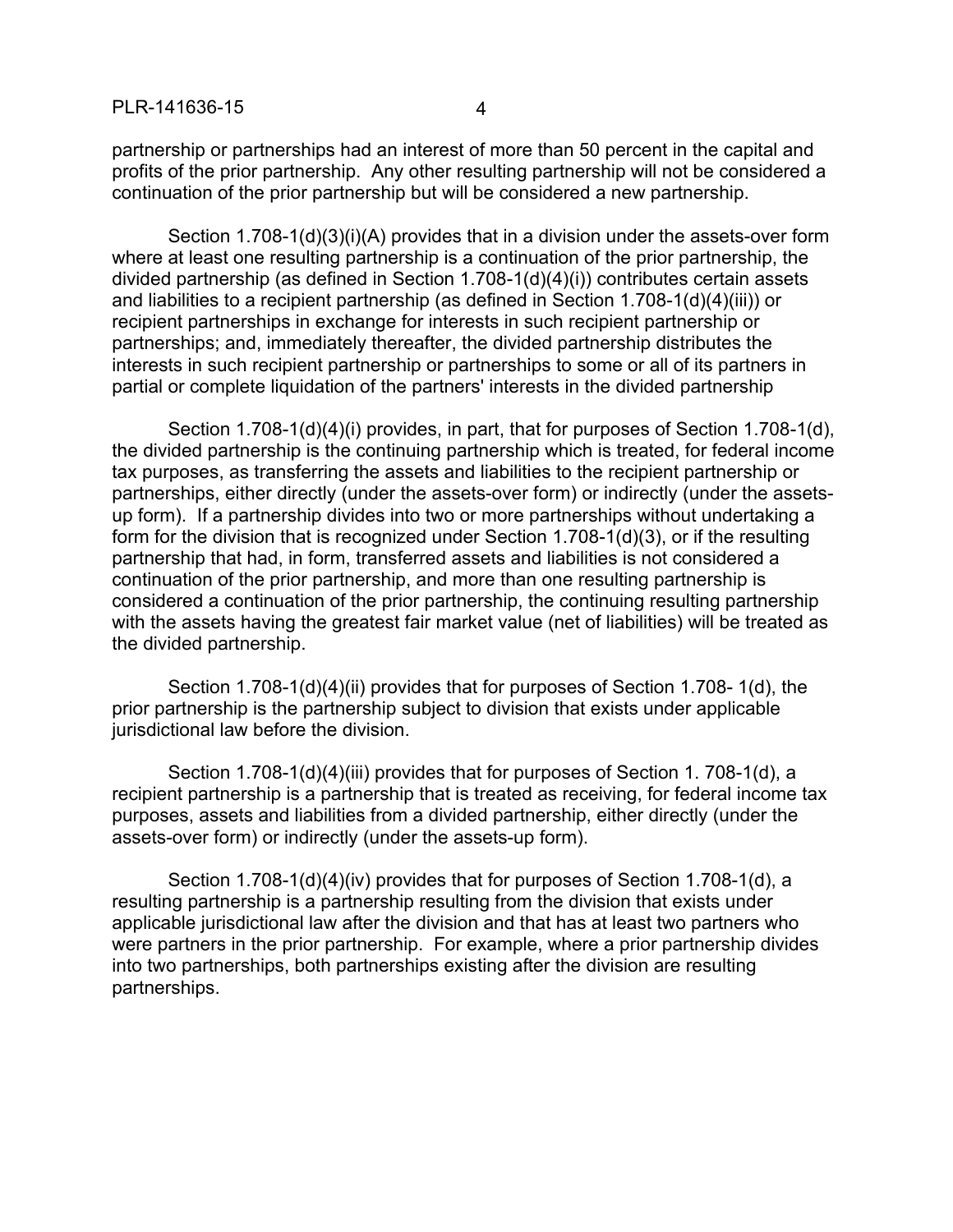Section 708(a) provides that an existing partnership shall be considered as continuing if it is not terminated. Section 708(b)(2)(A) provides that in the case of a merger or consolidation of two or more partnerships, the resulting partnership shall, for purposes of this section, be considered the continuation of any merging or consolidating partnership whose members own an interest of more than 50 percent in the capital and profits of the resulting partnership.

Section 1.708-1(c)(3)(i) provides that when two or more partnerships merge or consolidate into one partnership under the applicable jurisdictional law without undertaking a form for the merger or consolidation, or undertake a form for the merger that is not an assets-up form, any merged or consolidated partnership that is considered terminated under this Section 1.708-1(c)(1) is treated as undertaking the assets-over form for federal income tax purposes. Under the assets-over form, the merged or consolidated partnership that is considered terminated under Section 1.708-1(c)(1) contributes all of its assets and liabilities to the resulting partnership in exchange for an interest in the resulting partnership, and immediately thereafter, the terminated partnership distributes interest in the resulting partnership to its partners in liquidation of the terminated partnership.

Section 1.708-1(c)(4) provides that in a transaction characterized under the assets-over form, a sale of all or part of a partner's interest in the terminated partnership to the resulting partnership that occurs as part of a merger or consolidation under section 708(b)(2)(A), as described in Section 1.708-1(c)(3)(i), will be respected as a sale of a partnership interest if the merger agreement (or another document) specifies that the resulting partnership is purchasing interests from a particular partner in the merging or consolidating partnership and the consideration that is transferred for each interest sold, and if the selling partner in the terminated partnership, either prior to or contemporaneous with the transaction, consents to treat the transaction as a sale of the partnership interest.

#### **CONCLUSION**

Based solely on the information submitted and the representations made, we conclude as follows regarding the Transaction:

1. Steps 1 through 4 above will be treated as a division of X under Section 1.708- 1(d)(3)(i) of the Income Tax Regulations.

2. Steps 6 through 8 above will be treated as a merger of the Legacy LLC and the OP under Section 1.708-1(c) of the Income Tax Regulations.